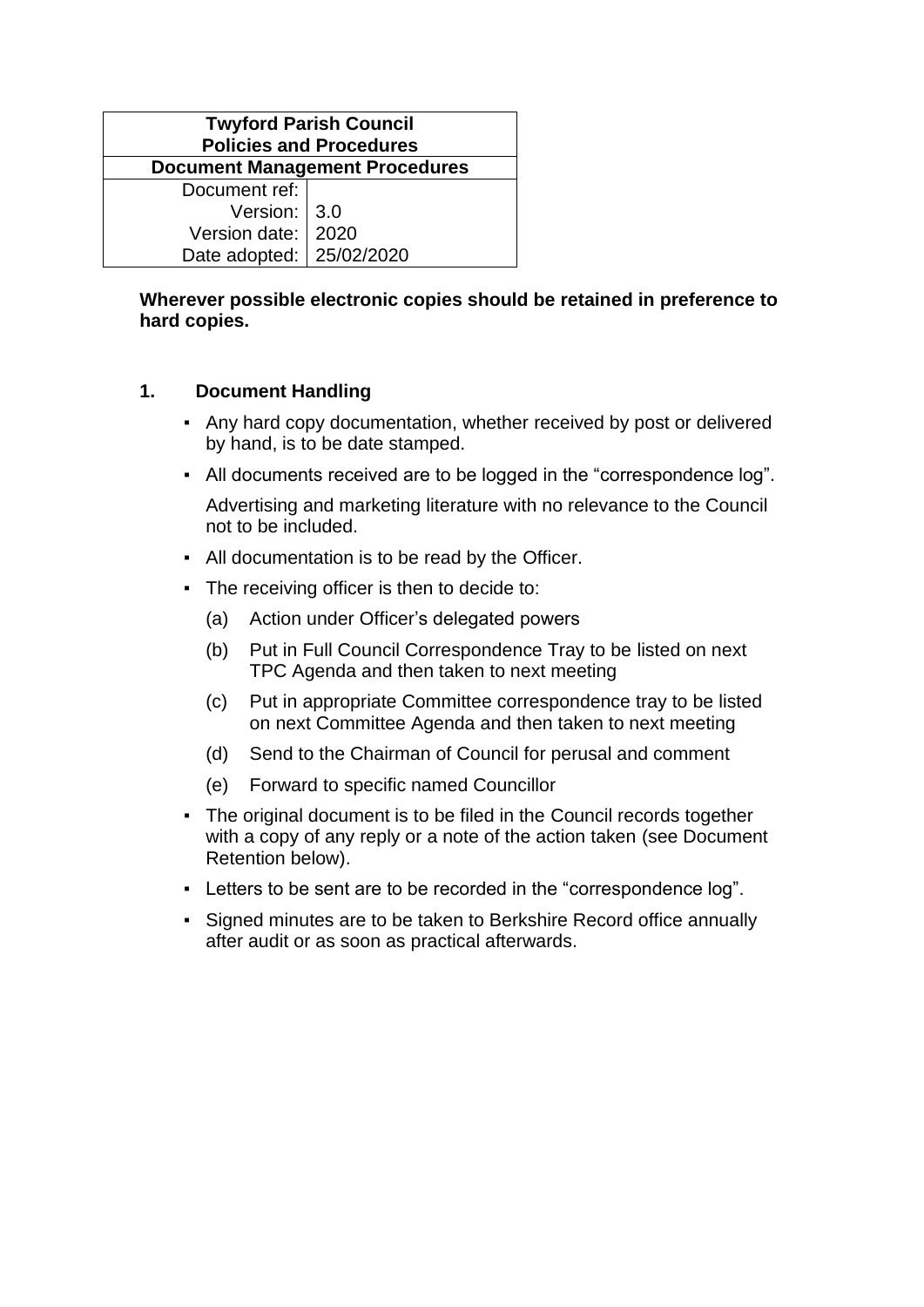## **2. Document Retention**

D = Destroy after Minimum retention Period

| <b>Administration</b><br><b>Signed Minutes of Council Meetings</b><br>Indefinite<br>Archives<br>P<br>R<br>Reports & other documents circulated<br><b>Archives</b><br>1 year<br>with agendas not attached to signed<br><b>Minutes</b><br>Councillors' Declarations of Office &<br>P<br>Archives<br>2 terms of office<br><b>Register of Interests</b><br>Indefinite<br><b>Byelaws and Orders</b><br>P<br>Audit,<br>Management<br>Indefinite<br>P<br>Audit,<br>Title Deeds, Leases, Agreements,<br>Management<br><b>Contracts &amp; Wayleaves</b><br>Indefinite<br>Property registers & terriers, including<br>P<br>Audit,<br>register and plans for allotments<br>Management<br>P<br>Indefinite<br><b>Archives</b><br>Maps, plans & surveys of property owned<br>by the Council<br>Correspondence and papers on<br>R<br>Archives<br>destroy as soon<br>important local issues or activities<br>as no longer<br>required<br>$\mathsf{R}$<br>6 years after<br>Statute of<br>Successful quotations and tenders for<br>completion of<br>major works (over £10,000)<br>limitation<br>the works<br>Statute of<br>Successful quotations and tenders for<br>D<br>Post audit<br>limitation<br>minor works<br>Unsuccessful tenders<br>Post audit<br>D<br>Challenge<br>D<br>Retain as long<br>Routine correspondence, papers &<br>as useful<br>emails<br>Limitation<br>Personnel records<br>D<br>For the period of<br>$emboyment + 3$<br>period<br>years<br>Personnel records (application forms &<br>D<br>1 year<br>Due to<br>interview notes - unsuccessful<br>discriminatio<br>candidates)<br>n Act<br>Health & Safety records including<br>Limitation<br>D<br>6 years<br>accident report sheets<br>period<br>Scale of Fees and Charges<br>D<br>5 years<br>Management<br>D<br><b>Insurance Policies</b><br>Retain for 6<br>Audit,<br>Management<br>years<br>P<br><b>Employer's Liability Certificates</b><br>Retain for 40<br>Management | <b>Record</b> | <b>Action</b> | <b>Minimum</b><br><b>Retention</b> | <b>Reason</b> |  |  |  |
|--------------------------------------------------------------------------------------------------------------------------------------------------------------------------------------------------------------------------------------------------------------------------------------------------------------------------------------------------------------------------------------------------------------------------------------------------------------------------------------------------------------------------------------------------------------------------------------------------------------------------------------------------------------------------------------------------------------------------------------------------------------------------------------------------------------------------------------------------------------------------------------------------------------------------------------------------------------------------------------------------------------------------------------------------------------------------------------------------------------------------------------------------------------------------------------------------------------------------------------------------------------------------------------------------------------------------------------------------------------------------------------------------------------------------------------------------------------------------------------------------------------------------------------------------------------------------------------------------------------------------------------------------------------------------------------------------------------------------------------------------------------------------------------------------------------------------------------------------------------------------------------------------------------------------------|---------------|---------------|------------------------------------|---------------|--|--|--|
|                                                                                                                                                                                                                                                                                                                                                                                                                                                                                                                                                                                                                                                                                                                                                                                                                                                                                                                                                                                                                                                                                                                                                                                                                                                                                                                                                                                                                                                                                                                                                                                                                                                                                                                                                                                                                                                                                                                                | <b>Period</b> |               |                                    |               |  |  |  |
|                                                                                                                                                                                                                                                                                                                                                                                                                                                                                                                                                                                                                                                                                                                                                                                                                                                                                                                                                                                                                                                                                                                                                                                                                                                                                                                                                                                                                                                                                                                                                                                                                                                                                                                                                                                                                                                                                                                                |               |               |                                    |               |  |  |  |
|                                                                                                                                                                                                                                                                                                                                                                                                                                                                                                                                                                                                                                                                                                                                                                                                                                                                                                                                                                                                                                                                                                                                                                                                                                                                                                                                                                                                                                                                                                                                                                                                                                                                                                                                                                                                                                                                                                                                |               |               |                                    |               |  |  |  |
|                                                                                                                                                                                                                                                                                                                                                                                                                                                                                                                                                                                                                                                                                                                                                                                                                                                                                                                                                                                                                                                                                                                                                                                                                                                                                                                                                                                                                                                                                                                                                                                                                                                                                                                                                                                                                                                                                                                                |               |               |                                    |               |  |  |  |
|                                                                                                                                                                                                                                                                                                                                                                                                                                                                                                                                                                                                                                                                                                                                                                                                                                                                                                                                                                                                                                                                                                                                                                                                                                                                                                                                                                                                                                                                                                                                                                                                                                                                                                                                                                                                                                                                                                                                |               |               |                                    |               |  |  |  |
|                                                                                                                                                                                                                                                                                                                                                                                                                                                                                                                                                                                                                                                                                                                                                                                                                                                                                                                                                                                                                                                                                                                                                                                                                                                                                                                                                                                                                                                                                                                                                                                                                                                                                                                                                                                                                                                                                                                                |               |               |                                    |               |  |  |  |
|                                                                                                                                                                                                                                                                                                                                                                                                                                                                                                                                                                                                                                                                                                                                                                                                                                                                                                                                                                                                                                                                                                                                                                                                                                                                                                                                                                                                                                                                                                                                                                                                                                                                                                                                                                                                                                                                                                                                |               |               |                                    |               |  |  |  |
|                                                                                                                                                                                                                                                                                                                                                                                                                                                                                                                                                                                                                                                                                                                                                                                                                                                                                                                                                                                                                                                                                                                                                                                                                                                                                                                                                                                                                                                                                                                                                                                                                                                                                                                                                                                                                                                                                                                                |               |               |                                    |               |  |  |  |
|                                                                                                                                                                                                                                                                                                                                                                                                                                                                                                                                                                                                                                                                                                                                                                                                                                                                                                                                                                                                                                                                                                                                                                                                                                                                                                                                                                                                                                                                                                                                                                                                                                                                                                                                                                                                                                                                                                                                |               |               |                                    |               |  |  |  |
|                                                                                                                                                                                                                                                                                                                                                                                                                                                                                                                                                                                                                                                                                                                                                                                                                                                                                                                                                                                                                                                                                                                                                                                                                                                                                                                                                                                                                                                                                                                                                                                                                                                                                                                                                                                                                                                                                                                                |               |               |                                    |               |  |  |  |
|                                                                                                                                                                                                                                                                                                                                                                                                                                                                                                                                                                                                                                                                                                                                                                                                                                                                                                                                                                                                                                                                                                                                                                                                                                                                                                                                                                                                                                                                                                                                                                                                                                                                                                                                                                                                                                                                                                                                |               |               |                                    |               |  |  |  |
|                                                                                                                                                                                                                                                                                                                                                                                                                                                                                                                                                                                                                                                                                                                                                                                                                                                                                                                                                                                                                                                                                                                                                                                                                                                                                                                                                                                                                                                                                                                                                                                                                                                                                                                                                                                                                                                                                                                                |               |               |                                    |               |  |  |  |
|                                                                                                                                                                                                                                                                                                                                                                                                                                                                                                                                                                                                                                                                                                                                                                                                                                                                                                                                                                                                                                                                                                                                                                                                                                                                                                                                                                                                                                                                                                                                                                                                                                                                                                                                                                                                                                                                                                                                |               |               |                                    |               |  |  |  |
|                                                                                                                                                                                                                                                                                                                                                                                                                                                                                                                                                                                                                                                                                                                                                                                                                                                                                                                                                                                                                                                                                                                                                                                                                                                                                                                                                                                                                                                                                                                                                                                                                                                                                                                                                                                                                                                                                                                                |               |               |                                    |               |  |  |  |
|                                                                                                                                                                                                                                                                                                                                                                                                                                                                                                                                                                                                                                                                                                                                                                                                                                                                                                                                                                                                                                                                                                                                                                                                                                                                                                                                                                                                                                                                                                                                                                                                                                                                                                                                                                                                                                                                                                                                |               |               |                                    |               |  |  |  |
|                                                                                                                                                                                                                                                                                                                                                                                                                                                                                                                                                                                                                                                                                                                                                                                                                                                                                                                                                                                                                                                                                                                                                                                                                                                                                                                                                                                                                                                                                                                                                                                                                                                                                                                                                                                                                                                                                                                                |               |               |                                    |               |  |  |  |
|                                                                                                                                                                                                                                                                                                                                                                                                                                                                                                                                                                                                                                                                                                                                                                                                                                                                                                                                                                                                                                                                                                                                                                                                                                                                                                                                                                                                                                                                                                                                                                                                                                                                                                                                                                                                                                                                                                                                |               |               |                                    |               |  |  |  |
|                                                                                                                                                                                                                                                                                                                                                                                                                                                                                                                                                                                                                                                                                                                                                                                                                                                                                                                                                                                                                                                                                                                                                                                                                                                                                                                                                                                                                                                                                                                                                                                                                                                                                                                                                                                                                                                                                                                                |               |               |                                    |               |  |  |  |
|                                                                                                                                                                                                                                                                                                                                                                                                                                                                                                                                                                                                                                                                                                                                                                                                                                                                                                                                                                                                                                                                                                                                                                                                                                                                                                                                                                                                                                                                                                                                                                                                                                                                                                                                                                                                                                                                                                                                |               |               |                                    |               |  |  |  |
|                                                                                                                                                                                                                                                                                                                                                                                                                                                                                                                                                                                                                                                                                                                                                                                                                                                                                                                                                                                                                                                                                                                                                                                                                                                                                                                                                                                                                                                                                                                                                                                                                                                                                                                                                                                                                                                                                                                                |               |               |                                    |               |  |  |  |
|                                                                                                                                                                                                                                                                                                                                                                                                                                                                                                                                                                                                                                                                                                                                                                                                                                                                                                                                                                                                                                                                                                                                                                                                                                                                                                                                                                                                                                                                                                                                                                                                                                                                                                                                                                                                                                                                                                                                |               |               |                                    |               |  |  |  |
|                                                                                                                                                                                                                                                                                                                                                                                                                                                                                                                                                                                                                                                                                                                                                                                                                                                                                                                                                                                                                                                                                                                                                                                                                                                                                                                                                                                                                                                                                                                                                                                                                                                                                                                                                                                                                                                                                                                                |               |               |                                    |               |  |  |  |
|                                                                                                                                                                                                                                                                                                                                                                                                                                                                                                                                                                                                                                                                                                                                                                                                                                                                                                                                                                                                                                                                                                                                                                                                                                                                                                                                                                                                                                                                                                                                                                                                                                                                                                                                                                                                                                                                                                                                |               |               |                                    |               |  |  |  |
|                                                                                                                                                                                                                                                                                                                                                                                                                                                                                                                                                                                                                                                                                                                                                                                                                                                                                                                                                                                                                                                                                                                                                                                                                                                                                                                                                                                                                                                                                                                                                                                                                                                                                                                                                                                                                                                                                                                                |               |               |                                    |               |  |  |  |
|                                                                                                                                                                                                                                                                                                                                                                                                                                                                                                                                                                                                                                                                                                                                                                                                                                                                                                                                                                                                                                                                                                                                                                                                                                                                                                                                                                                                                                                                                                                                                                                                                                                                                                                                                                                                                                                                                                                                |               |               |                                    |               |  |  |  |
|                                                                                                                                                                                                                                                                                                                                                                                                                                                                                                                                                                                                                                                                                                                                                                                                                                                                                                                                                                                                                                                                                                                                                                                                                                                                                                                                                                                                                                                                                                                                                                                                                                                                                                                                                                                                                                                                                                                                |               |               |                                    |               |  |  |  |
|                                                                                                                                                                                                                                                                                                                                                                                                                                                                                                                                                                                                                                                                                                                                                                                                                                                                                                                                                                                                                                                                                                                                                                                                                                                                                                                                                                                                                                                                                                                                                                                                                                                                                                                                                                                                                                                                                                                                |               |               |                                    |               |  |  |  |
|                                                                                                                                                                                                                                                                                                                                                                                                                                                                                                                                                                                                                                                                                                                                                                                                                                                                                                                                                                                                                                                                                                                                                                                                                                                                                                                                                                                                                                                                                                                                                                                                                                                                                                                                                                                                                                                                                                                                |               |               |                                    |               |  |  |  |
|                                                                                                                                                                                                                                                                                                                                                                                                                                                                                                                                                                                                                                                                                                                                                                                                                                                                                                                                                                                                                                                                                                                                                                                                                                                                                                                                                                                                                                                                                                                                                                                                                                                                                                                                                                                                                                                                                                                                |               |               |                                    |               |  |  |  |
|                                                                                                                                                                                                                                                                                                                                                                                                                                                                                                                                                                                                                                                                                                                                                                                                                                                                                                                                                                                                                                                                                                                                                                                                                                                                                                                                                                                                                                                                                                                                                                                                                                                                                                                                                                                                                                                                                                                                |               |               |                                    |               |  |  |  |
|                                                                                                                                                                                                                                                                                                                                                                                                                                                                                                                                                                                                                                                                                                                                                                                                                                                                                                                                                                                                                                                                                                                                                                                                                                                                                                                                                                                                                                                                                                                                                                                                                                                                                                                                                                                                                                                                                                                                |               |               |                                    |               |  |  |  |
|                                                                                                                                                                                                                                                                                                                                                                                                                                                                                                                                                                                                                                                                                                                                                                                                                                                                                                                                                                                                                                                                                                                                                                                                                                                                                                                                                                                                                                                                                                                                                                                                                                                                                                                                                                                                                                                                                                                                |               |               |                                    |               |  |  |  |
|                                                                                                                                                                                                                                                                                                                                                                                                                                                                                                                                                                                                                                                                                                                                                                                                                                                                                                                                                                                                                                                                                                                                                                                                                                                                                                                                                                                                                                                                                                                                                                                                                                                                                                                                                                                                                                                                                                                                |               |               |                                    |               |  |  |  |
|                                                                                                                                                                                                                                                                                                                                                                                                                                                                                                                                                                                                                                                                                                                                                                                                                                                                                                                                                                                                                                                                                                                                                                                                                                                                                                                                                                                                                                                                                                                                                                                                                                                                                                                                                                                                                                                                                                                                |               |               |                                    |               |  |  |  |
|                                                                                                                                                                                                                                                                                                                                                                                                                                                                                                                                                                                                                                                                                                                                                                                                                                                                                                                                                                                                                                                                                                                                                                                                                                                                                                                                                                                                                                                                                                                                                                                                                                                                                                                                                                                                                                                                                                                                |               |               |                                    |               |  |  |  |
|                                                                                                                                                                                                                                                                                                                                                                                                                                                                                                                                                                                                                                                                                                                                                                                                                                                                                                                                                                                                                                                                                                                                                                                                                                                                                                                                                                                                                                                                                                                                                                                                                                                                                                                                                                                                                                                                                                                                |               |               |                                    |               |  |  |  |
|                                                                                                                                                                                                                                                                                                                                                                                                                                                                                                                                                                                                                                                                                                                                                                                                                                                                                                                                                                                                                                                                                                                                                                                                                                                                                                                                                                                                                                                                                                                                                                                                                                                                                                                                                                                                                                                                                                                                |               |               | years                              |               |  |  |  |

**Key:**  $P =$  Preserve permanently;  $R =$  Review after Minimum retention Period;